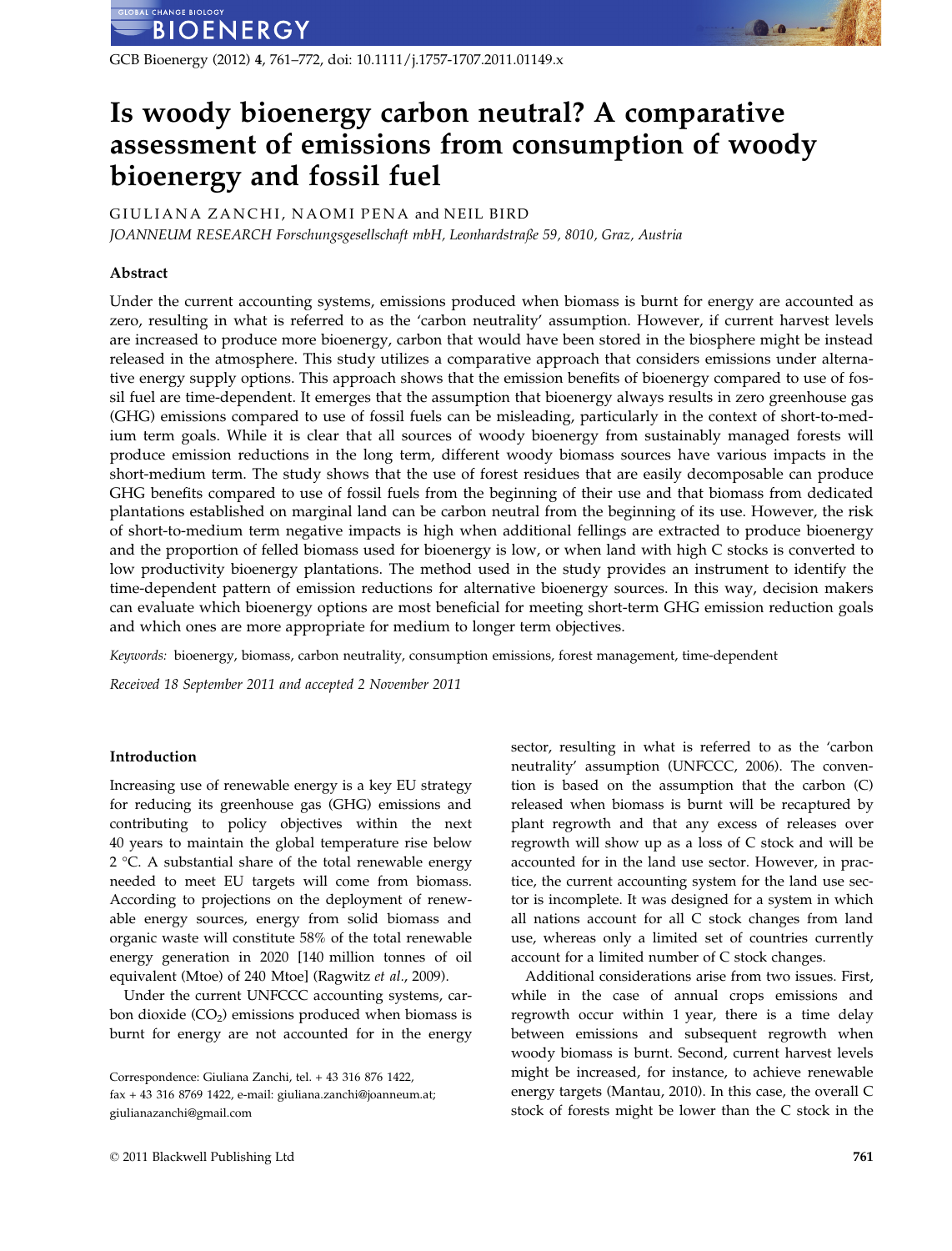nonbioenergy scenario for the entire period when forest management is intensified, even in forests that are being sustainably managed. Where harvests are increased, C that would have been stored in the biosphere is burnt instead and released as  $CO<sub>2</sub>$  into the atmosphere. When these C stock changes are included in the emission profile of bioenergy, the question arises as to whether a nation will have more net emissions within the time frame of climate change policies aiming to achieve the 2 °C target if the biomass is extracted and used for energy or if fossil fuels are used.

This study builds up on research developed in the 1990s showing that emissions reductions that are achieved by substituting bioenergy for fossil fuels use are time-dependent, that is, they change over time and that bioenergy is not always carbon neutral (Schlamadinger & Spitzer, 1995; Schlamadinger et al., 1995, 1997; Schlamadinger & Marland, 1996). Recent papers have confirmed those results, showing that the benefits of bioenergy use change according to the time frame that is considered. Initially, these studies considered a specific bioenergy source removed from a single stand and a one-time removal (Palosuo et al., 2001). More recent studies have started to discuss the effect of adopting a landscape rather than a stand-level view (Walker et al., 2010) and to compare different bioenergy sources (McKechnie et al., 2011; Repo et al., 2011). Other studies have used metrics that express the time-dependent emissions of bioenergy in terms of global warming potential (Cherubini et al., 2011a,b; Sathre & Gustavsson, 2011). The assumptions and factors included differ among the studies, but the general conclusions are in agreement in stating that bioenergy is not always carbon neutral.

This study contributes to the discussion by comparing time-dependent emission benefits from different wood sources, thus helping to identify which bioenergy sources might be more beneficial to achieve near-term emission reduction targets. The study uses selected, illustrative examples to achieve this objective, showing the benefits over time of using wood from residues, additional fellings and new plantations.

## Method

The benefits in terms of GHG emission reductions produced over time by using woody biomass for energy are assessed by comparing the bioenergy system to the fossil fuel system that is replaced.

Emissions in both systems can be classified as:

- Production chain emissions, that is, the emissions released to produce, transport, convert and distribute the fuel.
- Resource consumption emissions: the carbon (C) released when the mass of fuel – either biomass or a fossil fuel – is burnt.

This paper focuses only on the resource consumption emissions of different energy supply systems. In the case of bioenergy, these emissions are usually ignored under the assumption of carbon neutrality. In this study, a metric is defined that expresses benefits in terms of emission reductions resulting from using biomass rather than fossil fuel sources for energy.

As a first step biomass consumption emissions are determined:

1 Biomass consumption emissions, that is, emissions that are attributable to burning biomass to replace some fossil energy, are calculated as the difference between the forest C stock under the bioenergy scenario and the forest C stock under the fossil fuel scenario (i.e., when biomass is not extracted for bioenergy) at a given point in time:

$$
Ec_B(t) = (BC_B(t) - BC_{FF}(t)) \times 44/12.
$$
 (1)

 $Ec<sub>B</sub>(t)$  is the consumption emissions from biomass at time t if a bioenergy system is implemented  $(tCO<sub>2</sub>)$ ;  $BC<sub>B</sub>(t)$  is the forest C stock under the bioenergy scenario at time  $t$  ( $tC$ );  $BC_{FF}(t)$  is the forest C stock under the fossil fuel scenario at time  $t$  ( $tC$ ).

The forest C stock in both scenarios includes the C in tree biomass, litter and soil organic matter. This equation enables identification of the changes in forest C stocks attributable to bioenergy over time even in net-growing forests (Fig. 1). In practical terms, these emissions are the difference between C stocks under two different management regimes, one more intensive than the other. This stock difference usually decreases over time because growth rates differ under the two management regimes, with net annual increment usually higher under more intensive management. Other factors that might influence C stock levels, such as climate change and change of natural disturbance risk, are not considered in this study.

As a second step fossil fuel consumption emissions are determined:

2 Fossil fuel consumption emissions are equal to the C released when fossil fuel is burnt in the fossil-fuel scenario (baseline). In the bioenergy scenario, these emissions are



Fig. 1 C stocks in a forest parcel when a bioenergy system is implemented (dashed line) or in the reference system, when bioenergy is not used to replace fossil fuels (solid line).

© 2011 Blackwell Publishing Ltd, GCB Bioenergy, 4, 761–772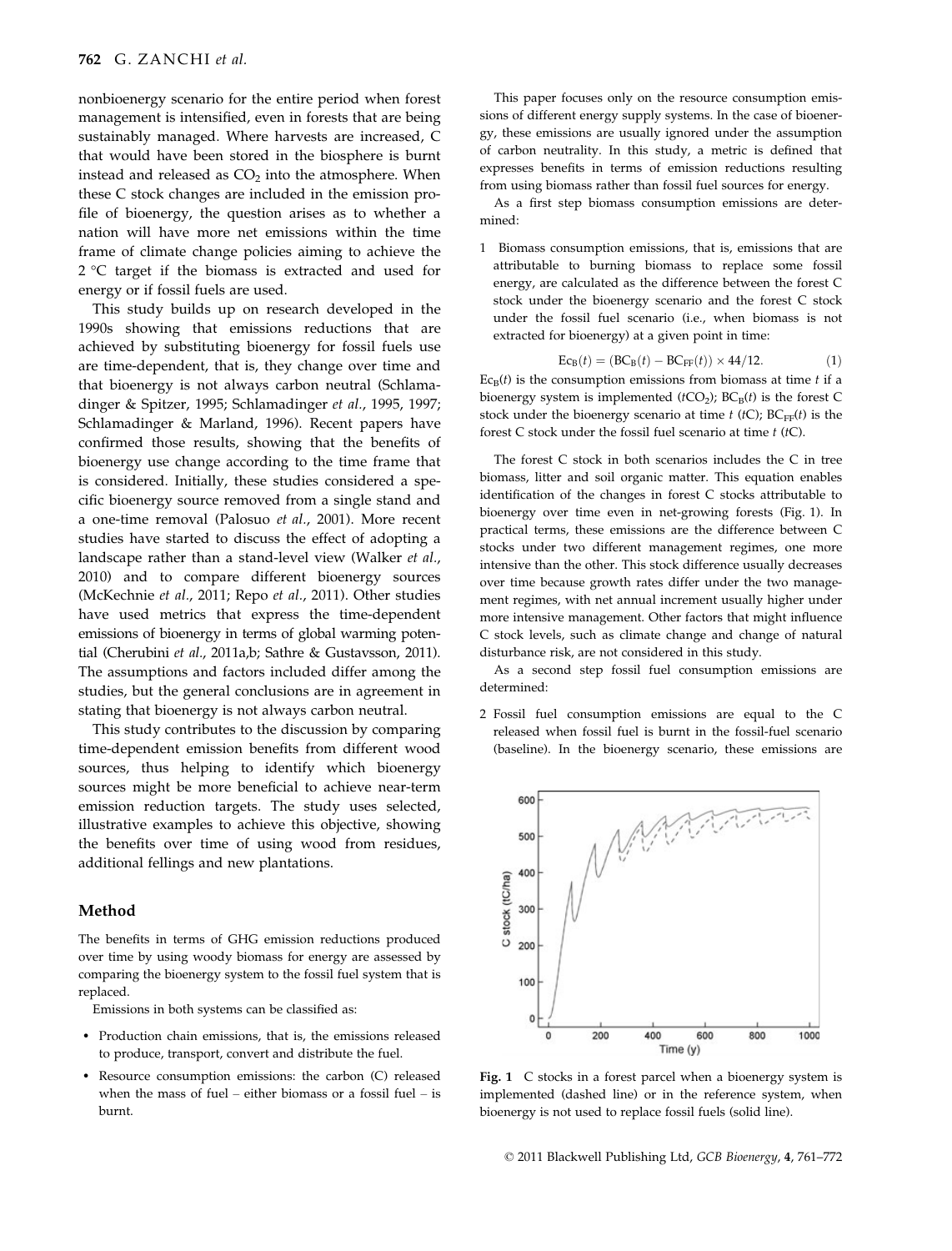avoided because fossil fuel is replaced by biomass. It can be assumed that there is a total loss of C to the atmosphere when fossil fuel is burnt, that is, no increase of fossil C stocks occurs in a time period of relevance due to the very long time required to create fossil fuel stocks. Similarly to the equation used for bioenergy emissions, the fossil fuel consumption emissions at time t (Ec<sub>FF</sub>(t), tCO<sub>2</sub>) are equal to:

$$
E_{\rm CFF}(t) = (FC_{\rm FF}(t) - FC_{\rm B}(t)) \times 44/12.
$$
 (2)

 $FC_{EF}(t)$  is the fossil C stock under the fossil fuel scenario at time  $t$  ( $tC$ ); FC<sub>B</sub>( $t$ ) is the fossil C stock under the bioenergy scenario at time t (tC),  $FC_{FF}(t)$  decreases over time more than  $FC_B(t)$  by an amount equal to the fossil carbon that is replaced in the bioenergy scenario. Therefore, at year  $t$ , the fossil consumption emissions,  $E_{\text{CFF}}(t)$ , are equal to the cumulative amount of fossil carbon burnt up to that year.

As a third step resource consumption emissions from the two scenarios are compared. The comparison of the biomass consumption emissions (Eqn 1) with fossil fuel consumption emissions (Eqn 2) determines the impact, in terms of emissions, of using biomass instead of fossil carbon for energy over time, production chain emissions excluded.

This impact of biomass use over time can be expressed as a factor. Carbon neutrality factors were first defined by Schlamadinger & Spitzer (1995) to quantify the extent to which use of biomass reduces emissions compared to a replaced fossil fuel over time. The factor  $CN(t)$  could cover both production chain and what we consider as consumption emissions, and is defined as follows:

$$
CN(t) = \frac{E_{FF}(t) - E_B(t)}{E_{FF}(t)} = 1 - \frac{E_B(t)}{E_{FF}(t)},
$$
\n(3)

where  $E_{FF}(t)$  is the emissions from the fossil fuel system at year t;  $E_B(t)$  is the emissions from the bioenergy system at year t.

This definition of CN factors leads to the following (Fig. 2):

- 1 CN < 0, where bioenergy system emissions are higher than those in the fossil fuel system.
- 2 CN = 0, where bioenergy system emissions equal those of the reference system.
- $3 \text{ } 0 < CN < 1$ , the bioenergy system produces less emissions than fossil fuels (e.g., if  $CN = 0.6$ , bioenergy produces  $60\%$ less emissions).
- $4 \text{ CN} = 1$ , if the bioenergy system produces zero net emissions.
- 5 CN > 1, when the bioenergy system produces a C sink in the biosphere in addition to 100% emission reductions compared to the fossil fuel.

Under this system, a  $CN = 1$  corresponds to the basic concept imbedded in viewing bioenergy as 'carbon neutral'. Under this definition, at points in time when a bioenergy system has a CN of 1, use of bioenergy reduces emissions by 100% compared to use of a fossil fuel.

Whereas a comprehensive analysis to assess the GHG emissions of bioenergy compared to fossil fuel should include production chain emissions, this study focuses only on the impact of





Fig. 2 Illustration of the CN factor value in relation to greenhouse gas (GHG) benefits. FF, fossil fuels.

resource consumption emissions. Therefore, if Eqn (3) is confined only to resource consumption emissions, it becomes equal to:

$$
CN(t) = \frac{E_{\text{CFF}}(t) - E_{\text{CB}}(t)}{E_{\text{CFF}}(t)} = 1 - \frac{E_{\text{CB}}(t)}{E_{\text{CFF}}(t)}.
$$
(4)

## Case studies

To illustrate the emission reduction produced by the use of different biomass sources, we present three illustrative examples:

- 1 Additional fellings from a managed forest.
- 2 Extraction of harvest residues from a managed forest.
- 3 Bioenergy from new tree plantations.

It is assumed that each biomass source will be used to substitute coal, oil or natural gas. For purposes of the calculations in this paper, it is assumed that the coal and bioenergy systems have the same conversion efficiency and the same  $CO<sub>2</sub>$  emissions per unit of energy produced (Schlamadinger et al., 1995). This is approximately the case where biomass is used to replace coal for electricity. It is also assumed that oil causes about 20% less C emissions per unit energy than coal, while natural gas produce about 40% less emissions than coal (Schlamadinger et al., 1995; Sathre & Gustavsson, 2011). Therefore, where biomass is used to replace, for example, natural gas, benefits are lower, or take longer to emerge.

In the following examples, a modified version of the GOR-CAM model is used to simulate the effects of a change in management or land use against a baseline scenario (http://www. ieabioenergy-task38.org/softwaretools/gorcam.htm).

For simplicity and comparability of results, changes of management scenarios in managed forests are simulated for a single type of forest. The example is a typical stand of Norwegian Spruce (Picea abies) in the Austrian Alps near Bruck an der Mur, Austria. The stand has a rotation period of 90 years. The growth curve of the spruce forest is derived from the Austrian yield table for 'Spruce-Bruck/Mur', site class 10 (an index of site fertility equivalent to medium fertility) (Marschall, 1975). Merchantable volume is converted to total aboveground and below biomass based on the allometric equations by Wirth et al. (2004). Litter inputs are calculated as a percentage of the living biomass, and the litter decay is estimated using a tem-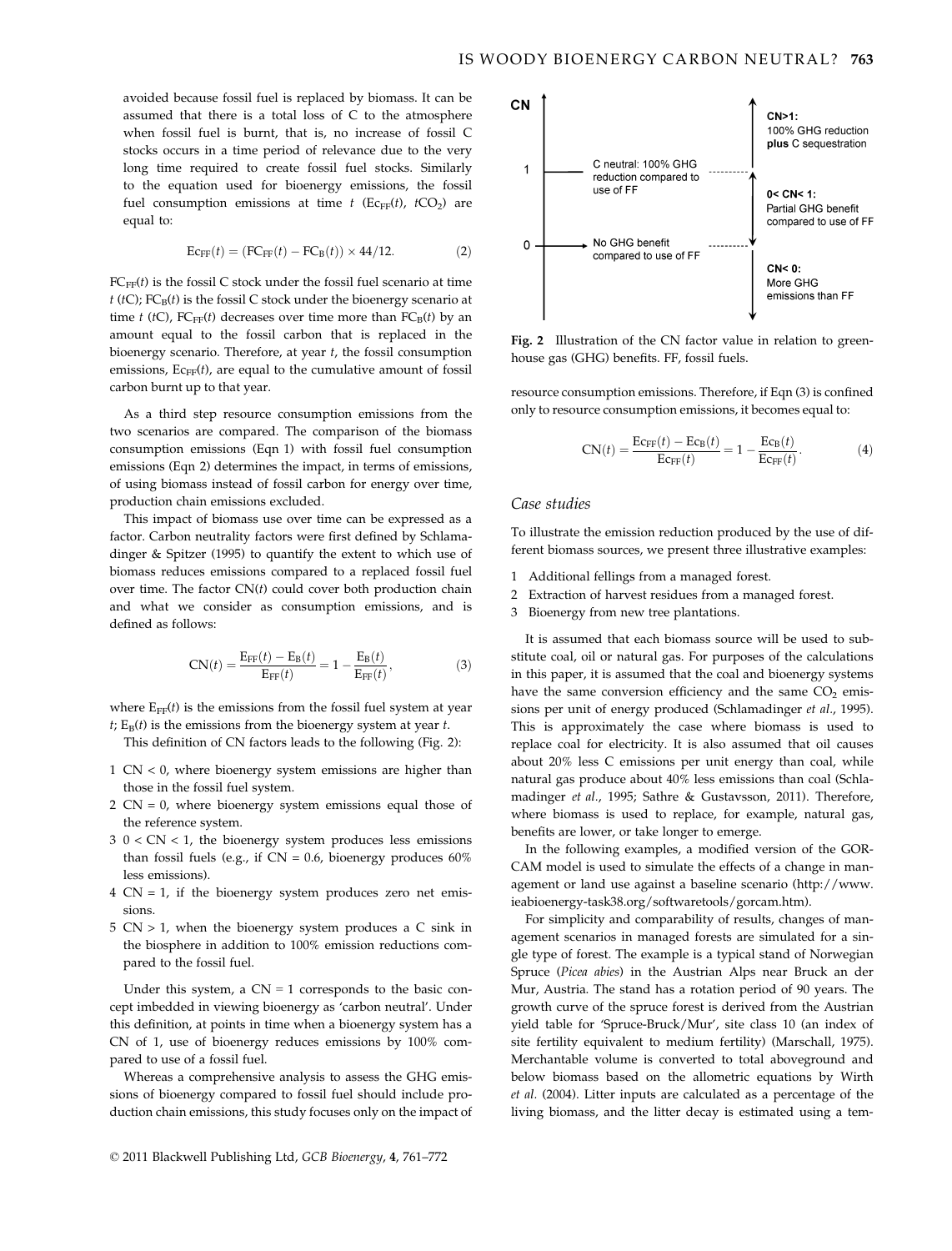## 764 G. ZANCHI et al.

perature, precipitation and litter quality model (Moore et al., 1999) (Table 1). Climate parameters are derived from data collected at the station in Bruck an der Mur (mean annual temperature and precipitation:  $T = 8.3 \text{ °C}$ ,  $P = 800 \text{ mm}$ ; ZAMG, 2011). The effect that climate change might have on the development of the C stocks in the baseline and in the bioenergy scenario is not included in this study. It is further assumed that the management changes entailed in the various biomass scenarios do not affect the natural disturbance regime. We consider a forest system of 90 ha of which one hectare is cut every year. The model assumes that prior to inauguration of the bioenergy scenario, there have been three complete rotations at harvest levels equal to those that occur under the baseline (e.g., no-bioenergy scenario). Changes of management to produce bioenergy occur after these three rotation periods. This assumption was introduced to simulate a change of management in forests that have been harvested in a steady manner for long periods.

In the following sections, the  $CO<sub>2</sub>$  emission reduction or increase of a specific biomass source compared to fossil fuels are represented by graphs that compare the biomass consumption emissions of bioenergy against the fossil fuel consumption emissions that would occur in the baseline. Graphs also show the development of the CN over time, that is, the relative advantage of bioenergy against fossil fuel. The graphs represent the replacement of coal and natural gas, while replacement of oil, the intermediate case, is discussed in the text. Production chain emissions are neither shown nor considered in the calculation of the CN factors presented in this paper.

The results presented in this study on the relative advantage of bioenergy against fossil fuels are independent of the size (areal extent) of the forest or plantation considered. This is because a full rotation system, not a single stand, has been used in the modeling. As a consequence, if a change of management to produce bioenergy is promoted on larger areas, the biomass consumption emissions and the fossil fuel consumption emissions would increase in absolute terms, but the ratio between the two, expressed by the CN factor, would remain the same. The management in other forest areas not included in the bioenergy system remains unchanged both in the baseline and in the bioenergy scenario and therefore no C gain or loss from these areas are or should be included in the calculations.

## Results

#### Additional fellings

Increased demand for bioenergy could result in increased harvests from managed forests. According to

Table 1 Equations and parameters used in the forest carbon model

| Biomass component<br>$(t$ d.m. $ha^{-1}$ ) | Equations                                                                                                                                                                         | Parameters                                                                                                                                                                                                                                                                                                                                                                                                                                                                                                                                        |
|--------------------------------------------|-----------------------------------------------------------------------------------------------------------------------------------------------------------------------------------|---------------------------------------------------------------------------------------------------------------------------------------------------------------------------------------------------------------------------------------------------------------------------------------------------------------------------------------------------------------------------------------------------------------------------------------------------------------------------------------------------------------------------------------------------|
| Aboveground                                | $B_{(t)} = B_{(t-1)} \left\{ 1 + \frac{R}{N} \left  1 - \left( \frac{B_{(t-1)}}{B_{\text{MAX}}} \right)^N \right  \right\}$                                                       | $R = 0.0205$<br>$N = -0.5388$<br>$B_{MAX} = 450$ t ha <sup>-1</sup>                                                                                                                                                                                                                                                                                                                                                                                                                                                                               |
| Roots                                      | Total Root : $R_{(t)} = aB_{(t)}^b$<br>Fine roots : $FR_{(t)} = cR_{(t)}^d$                                                                                                       | $a = 0.064$<br>$b = 1.257$<br>$c = 0.452$<br>$d = 0.632$                                                                                                                                                                                                                                                                                                                                                                                                                                                                                          |
| Litter                                     | $L_{j(t)} = L_{j_{\text{Input}}} + L_{j(t-1)} e^{-1/K_j}$<br>$L_{j\text{Input}} = L_{j\text{B(In)}} + L_{j\text{H(In)}}$<br>$L_{j_{\text{H(In)}}} = \mu \cdot \text{Harv}_{(t)}$  | Foliage litter, $L_{1(t)}$ :<br>$L_{1B(In)} = 0.08B_{(t-1)}$ ; $K_1 = 5.0$<br>Woody litter, $L_{2(h)}$ :<br>$L_{2B(In)} = 0.0177B_{(t-1)}$ ; $K_2 = 12.5$<br>Woody root litter, $L_{3(t)}$ :<br>$L_{3B(In)} = 0.0177R_{(t-1)}$ ; $K_3 = 12.5$<br>Fine root litter, $L_{4(t)}$ :<br>$L_{\text{4B(In)}} = 0.641 \text{FR}_{(t-1)}$ ; $K_4 = 5.0$<br><i>Harv</i> <sub>(t)</sub> : amount of harvested $B_{(t)}$<br>$\mu$ : percentage of $Harv_{(t)}$ left on the forest floor or<br>share of roots affected by harvest (based on root<br>equations) |
| Soil                                       | $S_{(t)} = S_{(t-1)} e^{-1/K_5} + \varphi_1 \sum_{j=1}^{2} \left[ 1 - (L_{j(t-1)} e^{-1/K_j}) \right]$<br>+ $\varphi_2 \sum_{j=3}^{4} \left[ 1 - (L_{j(t-1)} e^{-1/K_j}) \right]$ | $K_5 = 30.0$<br>$\phi_1 = 0.05$<br>$\phi_2 = 0.50$                                                                                                                                                                                                                                                                                                                                                                                                                                                                                                |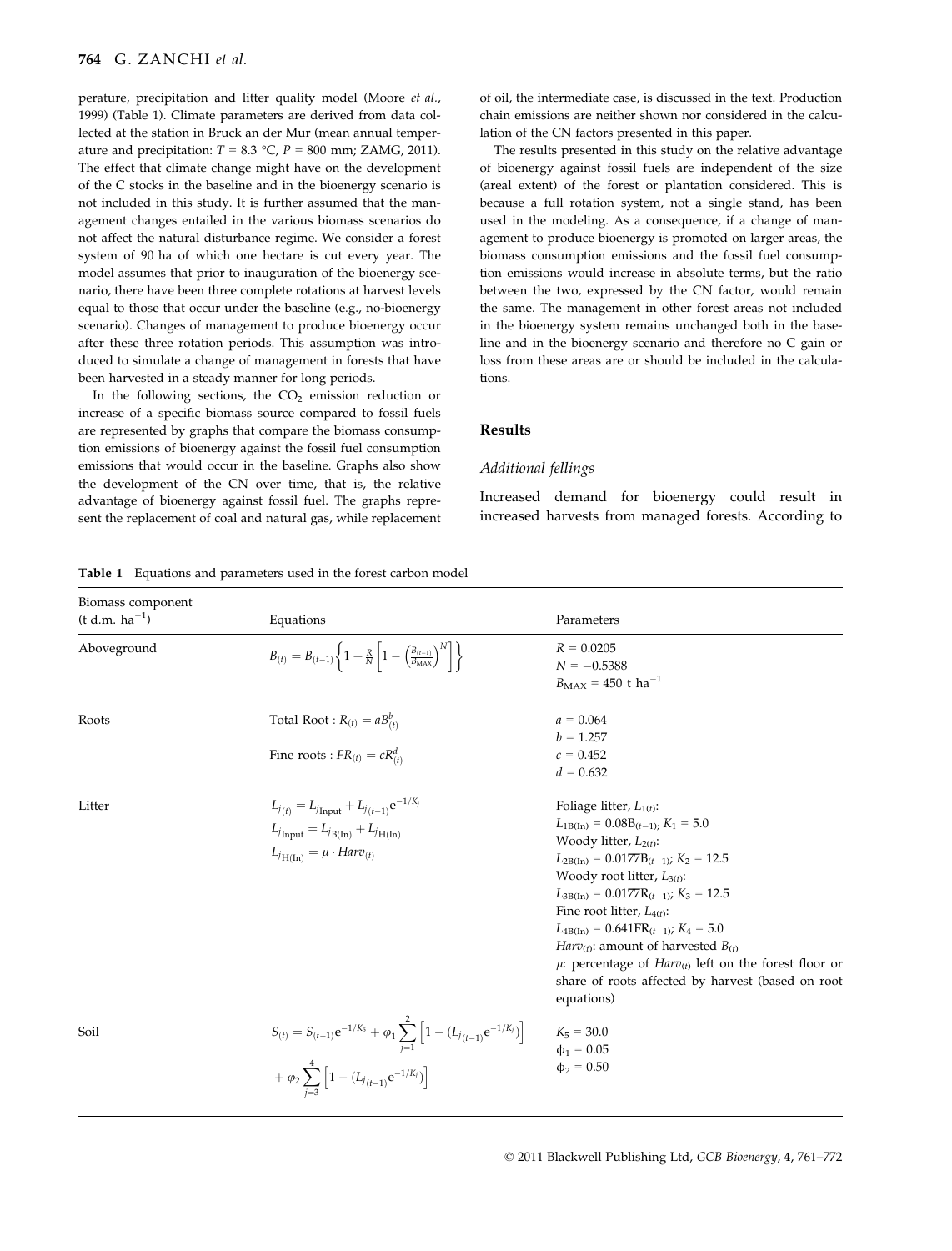a recent study (Mantau, 2010), the total demand for wood in Europe – consisting of the demand for material and energy uses – could increase by about 35% by 2020 compared to current levels. This demand could possibly be met domestically if the harvest levels are significantly increased beyond the current level of resource use. If the same additional amount of wood is taken out of the forests every year to provide a constant bioenergy supply, the forest C stock will develop differently than in a baseline scenario in which fellings are not increased and fossil fuels are burnt instead. Thus, it can be expected that the forest C stock in the bioenergy scenario will be smaller than in the baseline.

The following paragraphs illustrate a case study in which final fellings are increased beyond those in the baseline case to provide an annual wood supply for bioenergy. It is assumed that the entire increase in fellings is used to produce energy.

We consider two cases. In Case 1, a percentage of the net annual increment of the forest is removed. This simulates a sustainably managed forest, such as forests in Europe. The final fellings are increased from 60% (baseline scenario) to 80% of the forest net annual increment (Fig. 3a). The objective of such management is to maintain sustainable management over time by always cutting less than annual growth. Under this management scheme, the absolute amount of biomass that is extracted will decrease over time. The reason for this is that if less than full annual growth is removed, the forest tends to mature, a condition that is characterized by increasingly lower growth rates. Nevertheless, under these circumstances, the difference in forest C stock between the two scenarios will eventually decrease, because of higher growth rates under the more intensive management regime.

Case 2 represents what happens when the priority is to guarantee a constant biomass supply. In this case, a constant amount of biomass has to be extracted from the forest over time. To simulate this type of management, we modeled a bioenergy scenario in which the biomass extracted is increased from the 60% baseline to 80% of the aboveground biomass in the harvested parcel. Under this scenario, the amount of harvested wood can initially be greater than the forest net annual increment although at some point a new equilibrium will be reached. When the new equilibrium is reached, the difference between the two management scenarios stays constant (Fig. 3b).

Figure 4 shows the development of C stock changes in terms of  $CO<sub>2</sub>$  emissions from the forest ecosystem compared to the fossil fuel emissions over time. In both the cases where fellings are increased, the bioenergy system will produce more consumption emissions than the fossil fuel reference system for a long period. The



Fig. 3 Effect of additional fellings on the C stock in a rotation forest (living biomass, litter and soil). In graph a, fellings are increased from 60% to 80% of the net annual increment which decreases over time. In graph b, the fellings are increased from 60% to 80% of the aboveground biomass in the harvested parcel. The difference between the C stock in the bioenergy scenario (dashed, gray line) and the one in the fossil fuel reference system (solid, gray line) is represented by the C stock change curve (black line, plotted on the secondary y-axis). The point in time when management is changed is indicated by year 0.

use of bioenergy will start to produce some benefits, that is,  $CN > 0$ , in:

- Case 1: after 175 years if coal is substituted and about 300 years if natural gas is substituted (Fig. 4, Case 1).
- Case 2: after about 230 years if coal is substituted and 400 years if natural gas is substituted (Fig. 4, Case 2).

Intermediate periods result if oil is substituted, that is, about 230 years in Case 1 and 295 years in Case 2.

According to these case studies, increasing fellings in already managed forest with fairly long rotation periods may produce emission reductions compared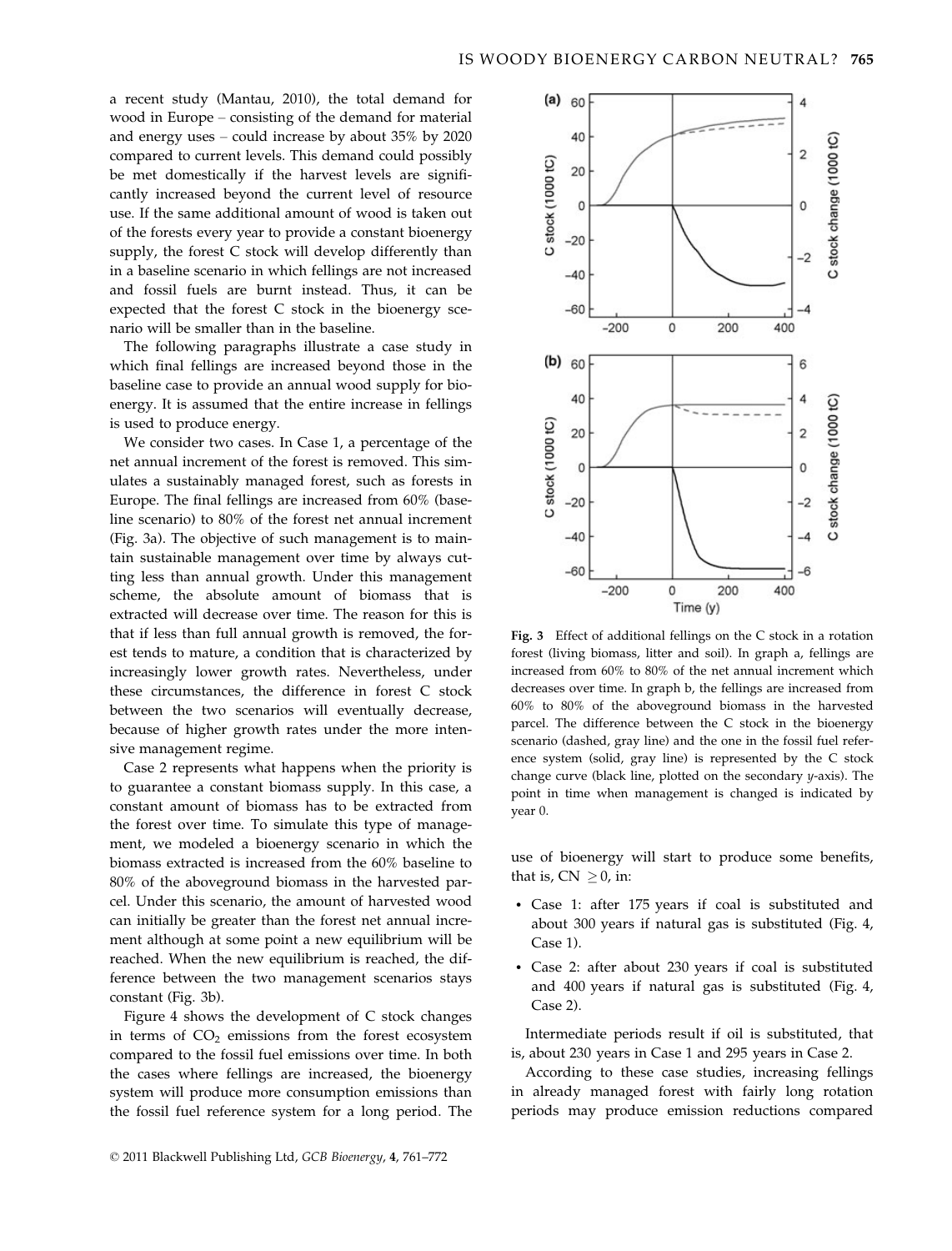

Fig. 4 Consumption emissions due to biomass use from additional fellings (dashed, gray line) compared to consumption emissions from use of an equivalent amount of fossil fuel (solid, gray line). The CN factor (black line, plotted on the secondary y-axis) shows when the consumption emissions due to change of forest management are higher ( $CN < 0$ ) or lower ( $CN > 0$ ) than the fossil fuel consumption emissions in the baseline. In Case 1, the final felling is increased from 60% to 80% of the net annual increment, which decreases over time, while in Case 2 the fellings are increased from 60% to 80% of the aboveground biomass in the harvested parcel. In each case, the graphs on the left represent bioenergy substituting coal, while the graphs on the right represent bioenergy substituting natural gas.

to continued use of fossil fuels only in the long term. In the short-to-medium term (20–50 years) relevant for current climate policies, additional fellings might result in more  $CO<sub>2</sub>$  emissions than continued use of fossil fuels.

The main reason of the initial negative values of CN is that not all the biomass affected by additional fellings is used for energy. In the illustrated cases, it is assumed that all residues from the additional fellings are left in the forest. Therefore, biomass such as roots and aboveground residues is left in the forest to decompose, resulting in a loss of C stock that does not contribute to substitution of fossil fuels. Under these circumstances, the bioenergy system is less efficient than the fossil fuel system. If the efficiency of biomass use is increased, that is, some portion of residues are used to produce energy instead of being left in the forest to decay, the period in which CN is negative is shortened. In Case 1, if the aboveground woody residues from the additional fellings are also removed to produce bioenergy, CN will be greater than zero after about 75 years instead of 175 years when coal is substituted and 200 years instead of 300 when natural gas is substituted.

This analysis does not take into account factors that could help maintain the total forest C stock unaffected under more intensive harvest regimes. Such factors could include management changes that improve the growth rate, such as fertilization, or lower disturbance risks from pests, storms and fires (Lindner et al., 2008). Management strategies in European forests could also combine increased fellings for bioenergy in certain areas with afforestation and nature-oriented management in others. The result would be a compensation of C losses in intensified management areas by an increase of stocks in other areas (Nabuurs et al., 2006).

#### Felling residues

One possible strategy to increase the biomass available for bioenergy is to collect forest residues usually left in the forest after harvest. Depending on the site, a certain amount of residues can be extracted without compromising soil fertility and therefore forest production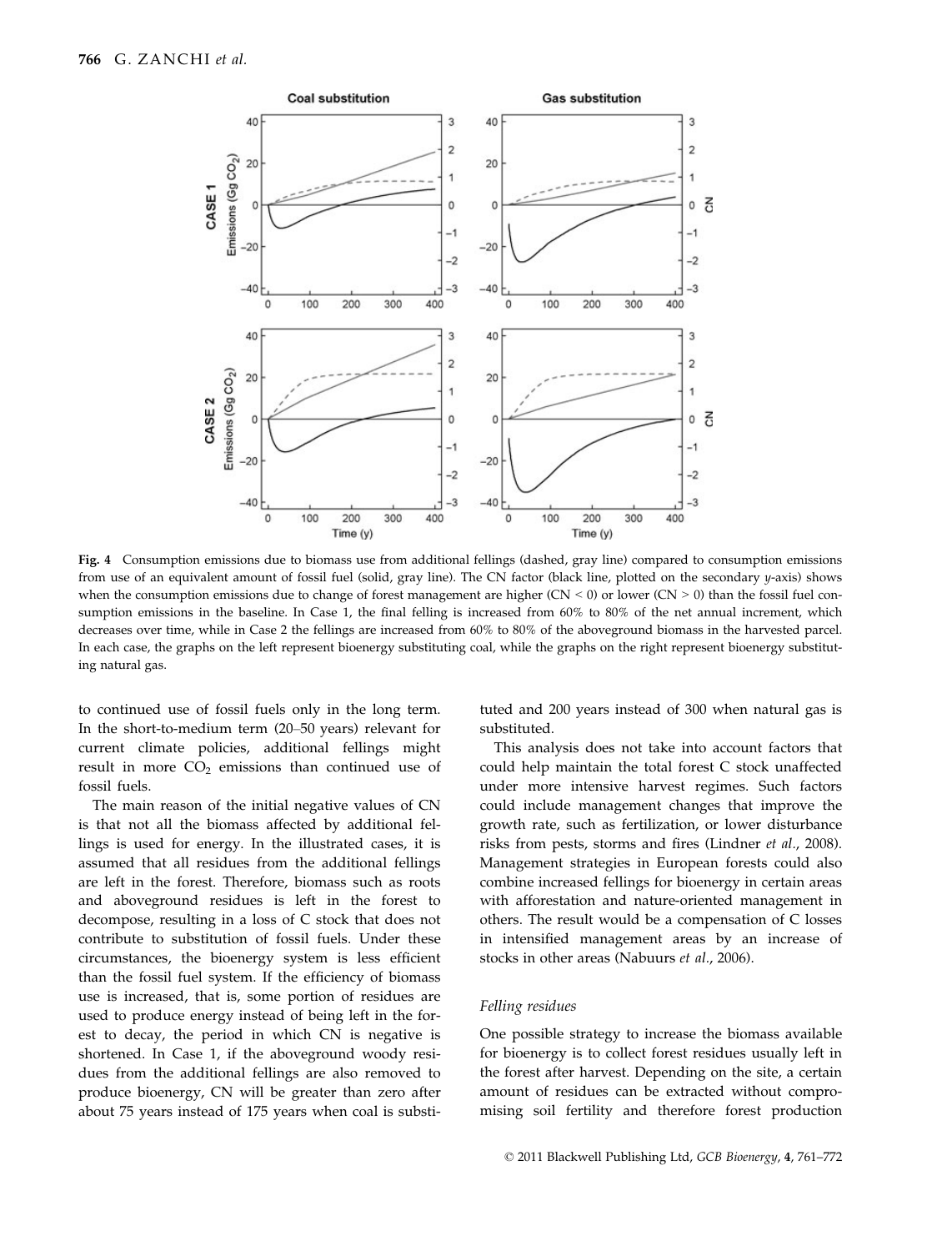(EEA, 2006). If this amount of residues is utilized for bioenergy, emissions due to the management change are limited to the C stock changes in the dead wood, litter and soil pools (Schlamadinger et al., 1995; Palosuo et al., 2001; Repo et al., 2011).

When residues are left on the forest floor, they gradually decompose. Most of the C contained in their biomass is released over time into the atmosphere, but a small fraction is transformed into humus and soil carbon. Thus, when residues are burnt for bioenergy, carbon that would have been gradually released from the dead wood and litter pools as well as carbon that would have been stored in the soil is released immediately to the atmosphere. This produces a short term decrease of the dead wood and litter pools that is later translated into a decrease of soil carbon.

In our example of a spruce forest, woody residues previously left on the forest floor at the end of the rotation period are collected to produce bioenergy that substitutes for fossil fuel. In the baseline scenario, 75% of aboveground biomass from fellings is used for forest products while the remaining 25% is left in the forest. According to allometric equations by Wirth et al. (2004), foliage accounts for an average of 11% of the aboveground biomass over a 90 year rotation period. It is assumed that the foliage is left is the forest in the bioenergy scenario to avoid loss of soil fertility. As a result, in the bioenergy scenario 14% of aboveground biomass left from felling operations (about 33 t ha $^{-1}$  yr $^{-1}$ ) is removed to produce energy.

In this case, bioenergy starts to produce a benefit from almost the beginning when coal is replaced (Fig. 5). At time 0 the consumption emissions due to use of the biomass equals the loss of C in the litter. Since an equal stock of fossil fuel is replaced, biomass consumption emissions are equal to the fossil fuel consumption emissions and the CN factor starts at 0. In the cases where bioenergy substitutes for oil and natural gas, it takes few years before bioenergy starts to produce some benefits compared to fossil fuels, 7 and 16 years respectively. With time the soil and litter C pools tends to reach a new equilibrium – lower than in the baseline – while substitution of fossil fuel continues at a steady level. As a result, use of residues tends asymptotically toward 100% reductions compared to use of fossil fuels over time.

The results show that after 30 years the CN factor is about 0.6 in case of coal substitution and 0.3 in case of natural gas. This can be interpreted as meaning that use of biomass results in 60% or 30% less consumption emissions than use of fossil fuel by this point in time. In the case where coal is replaced, this could be correctly reflected in accounting by multiplying 60% of the bioenergy emissions by zero and assigning their full value (i.e., multiplying these  $CO<sub>2</sub>$  emissions by '1') to the other 40%. After 100 years, the CN factor is 0.76–0.85, that is, bioenergy from residues produces only 15–24% of the emissions that would have resulted from use of coal or natural gas, respectively.

Other authors have come to similar conclusions. (Schlamadinger et al., 1995; Palosuo et al., 2001; Repo et al., 2011). Differences between their results and the results presented in this paper are a consequence of the different assumptions regarding management regimes and decomposition rates. As stated previously, this case study is based on data relevant to a Spruce forest in the Austrian Alps. Decomposition rates vary substantially for forests in other regions as well as by litter type. A review of litter decomposition rates shows that they increase with precipitation and temperature and are lower for coarse dead wood than for fine litter (Zhang et al., 2008). When the residues are coarse dead wood



Fig. 5 Consumption emissions from the use of felling residues for energy (dashed, gray line) compared to consumption emissions from use of equivalent amount of fossil fuel (solid, gray, line). The carbon neutrality factor (CN, black line plotted on the secondary y-axis) shows to which extent bioenergy from residues produce greenhouse gas (GHG) emission reductions compared to fossil fuels. The graph on the left represents bioenergy substituting coal, while the graph on the right represents bioenergy substituting natural gas.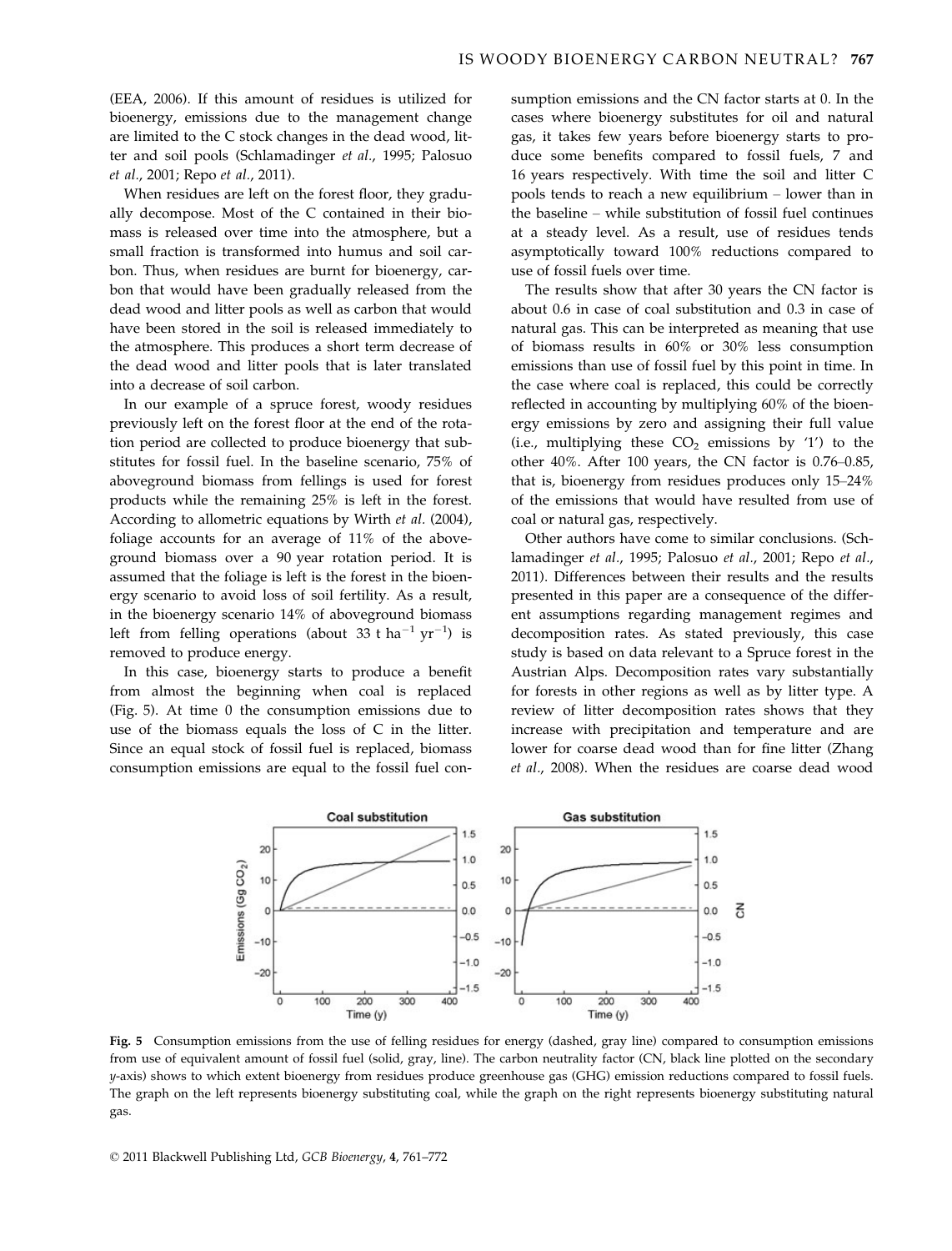such as stumps, only a small fraction of the C decomposes in the forest within a year, for example,  $0.05 \text{ yr}^{-1}$ for coarse dead wood (Palosuo et al., 2001). The rest remains as a C pool in the forest. When the stumps are removed and used for energy, their slower decomposition pattern must be taken into account. As a consequence, the CN of stumps used for bioenergy is likely to be significantly lower than CN values for fast decomposing residues after the same periods of time. Repo et al. (2011) report, for example, that emissions – production chain emission included – are 79% lower after 100 years of producing energy from combustion of branches instead of coal whereas emissions after 100 years are only 58% lower if stumps are combusted.

#### New plantations

Research studies show that marginal agricultural areas and degraded land could be used for afforestation or to grow energy crops, including short rotation plantations. Utilization of these areas for bioenergy has been advocated to reduce the risk of bioenergy competing with food demand and could contribute to rural development (Lu et al., 2009; Mangoyana, 2009). It was estimated that 4.3 Mha in the EU-27 have been set-aside or fallowed as a result of incentives. An additional 4.2 Mha are fallow without subsidies. If 35% of the area under incentives were put to use, 1.5 Mha of new forests or short rotation plantations could be used to produce bioenergy (Hetsch, 2008).

Establishing new bioenergy plantations on lands with low initial C stocks, such as marginal agricultural land, has the clearest advantages in terms of emission reductions. Such plantations consist of C stocks accumulated above those in the baseline, when the baseline is a situation in which land remains marginal agricultural land. Under these conditions, the C stock accumulated in the plantations in the bioenergy scenario represents removals of  $CO<sub>2</sub>$  from the atmosphere additional to those in the baseline. Therefore, when the accumulated carbon is burnt to produce energy, the C stock returns to levels similar to those in the baseline and in addition there is has a benefit from reduction of emissions from fossil fuels.

However, as plantations can be established not only on fallow lands or cropland but also on forested lands, plantations can produce either positive or negative C stock changes during land conversion. In each case, the changes of C stock entailed in the land conversion must be included in calculations.

Three cases are considered below: a case where land with a low C stock, such as marginal agricultural land, is converted to a tree plantation and two cases where a forest is cleared and replaced with a plantation. In all the cases it is assumed that the C stock in the baseline (marginal agricultural land or forest) would have remained constant.

In Case A, where marginal agricultural land is converted, on site C losses are limited to soil C losses linked to site preparation. The temporary decrease of soil C stock, if any, is very soon recovered and followed by a net increase of soil carbon due to higher litter inputs from trees than from crops (Guo & Gifford, 2002). Aboveground and belowground live biomass stock is also higher in the tree plantations than in agricultural land.

The combination of the increased C stocks and the use of bioenergy leads to CN factors >1. In the beginning the CN is much >1 because the sequestered carbon is much greater than the emissions from the fossil fuel system that is substituted. However, the initial sink tends to a constant value while the cumulative emissions from fossil fuels in the baseline scenario constantly increase. As a consequence, the CN approaches 1, independently of which fossil fuel is substituted (Fig. 6, Case A).

If a forest area is clear cut and replaced by a tree plantation, the CN factor follows a significantly different trajectory. The CN factor will rise above zero only when the cumulative emissions from the conversion – including changes in the litter, soil and wood products' pools – are less than the cumulative fossil fuel emissions in the baseline case.

In Fig. 6, two further cases are illustrated in which bioenergy plantations replace a forest. In both cases it is assumed that about 50% of the wood extracted from the cleared forest is used for producing bioenergy and the rest for producing harvested wood products (HWPs) additional to the baseline. The aboveground biomass in the cleared forest is equal to 200 t d.m.  $ha^{-1}$ . We consider that the forest is replaced by a high productivity plantation of 10 year rotation period (Case B) and a low productivity plantation of 20 year rotation period (Case C). In both cases the new plantation is dedicated to bioenergy production that starts at the end of the first rotation period (10 or 20 years) and continues constantly on an annual basis. The aboveground biomass at the end of the rotation period is about 75 t ha<sup> $-1$ </sup> when productivity is low and about 160 t ha<sup> $-1$ </sup> when productivity is high (fast growing species).

In Case B, the initial C loss due to removal of existing forest biomass is repaid before the end of the second rotation period, or 17 years after the forest clear-cut when coal is replaced. After this initial period, the CN increases rapidly to 0.5 at 30 years after conversion and to about 0.9 after 100 years. The pay-back time is a bit longer when oil or gas is replaced, 20 and 25 year respectively. However, when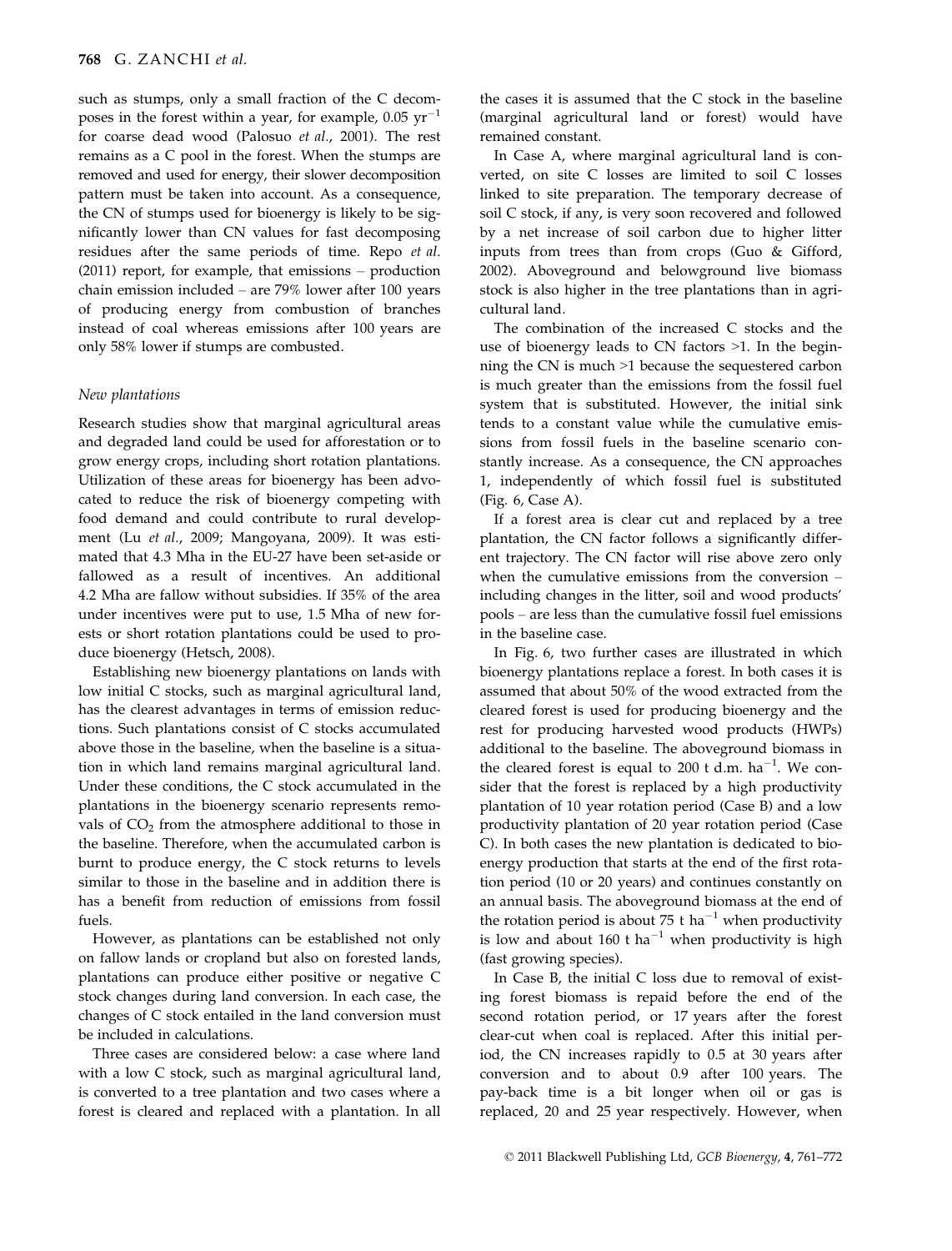

Fig. 6 Biomass consumption emissions from a new bioenergy plantation (dashed, gray line) compared to consumption emissions from substituted fossil fuel (solid, gray, line). In Case A, the plantation is established on marginal agricultural land and it produces a net C sink, resulting in a CN > 1 (black line, plotted on the secondary y-axis). In Case B and C, the new bioenergy plantation replaces a forest. Case B illustrates the establishment of a high productivity plantation, while Case C of a low productivity plantation. When the initial C loss is less than the cumulative fossil fuel emissions in the baseline case,  $CN > 0$  and bioenergy starts producing emission reductions. In each case, the graphs on the left represent bioenergy substituting coal, while the graphs on the right represent bioenergy substituting natural gas.

HWPs from the cleared forest are long-lived products, the period in which bioenergy produces more emissions than fossil fuel is shortened because there is initially a smaller reduction in C stocks. In this case, the CN becomes greater than zero from the beginning when coal is substituted for and after an 8-year period if gas is replaced.

When productivity is low (Case C) it can take long periods to repay the initial C loss through fossil fuel

© 2011 Blackwell Publishing Ltd, GCB Bioenergy, 4, 761–772

substitution, because the amount of wood produced for fuel is relatively small compared to the initial C loss from the ecosystem. In the analyzed case, it takes almost six rotation periods to pay back the carbon lost from the ecosystem when coal is replaced (114 years). The payback time increases to 145 and 197 years, respectively, when oil and gas are replaced. In this case, the inclusion of long-lived products has no influence on the length of the payback time, because the contribution of the HWP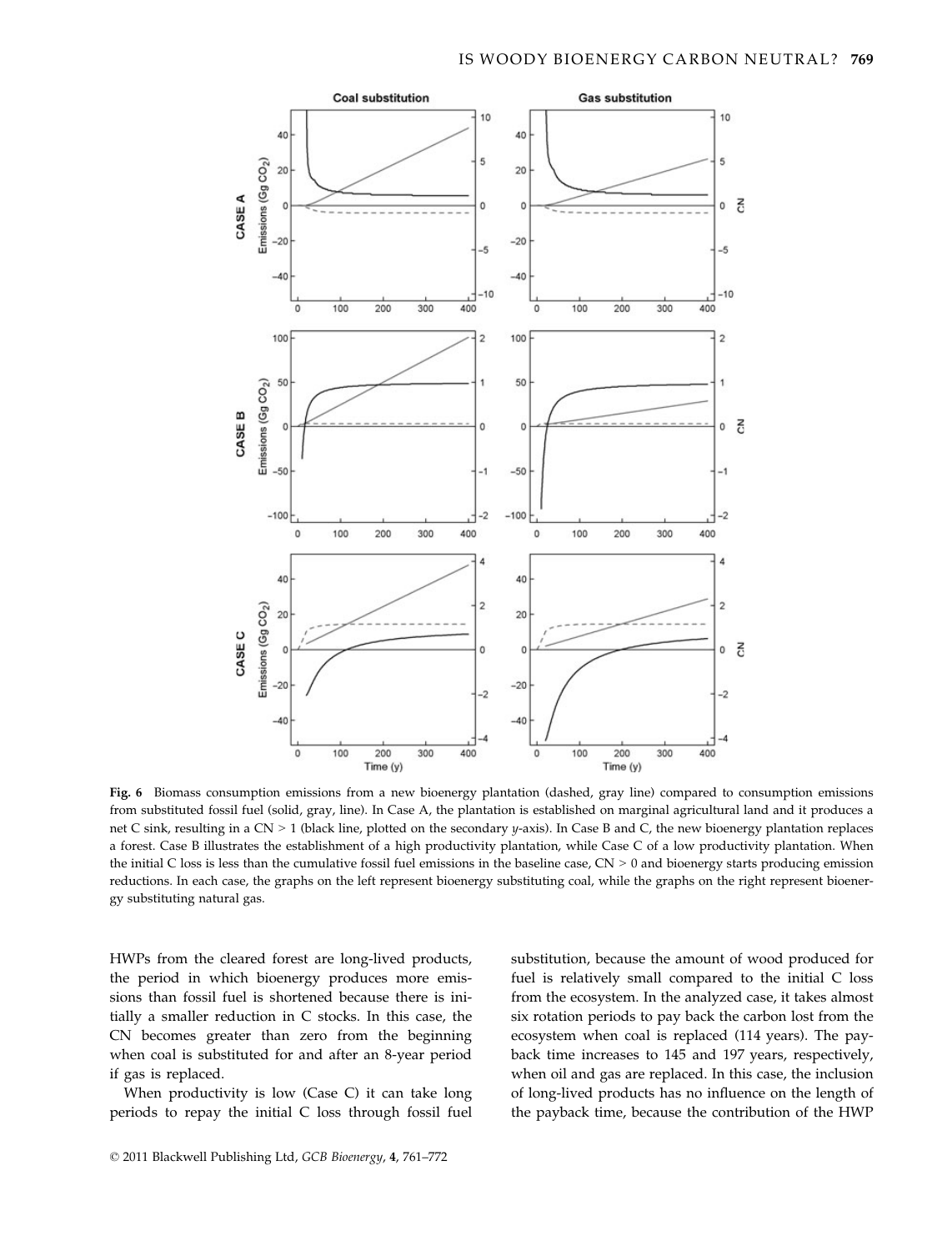stock to lowering the C stock decrease is not enough to compensate for the initial loss.

Results are strongly influenced by the assumptions made. If a forest with higher C stocks were converted to a plantation, the period needed to compensate for the biomass C loss is longer. The use of the biomass from the cleared forest can also have a strong influence on results. For instance, if the pre-existing forest is cleared with fire rather than harvested and used for a combination of bioenergy and HWPs, the payback times can be much longer. Altering the rotation period of plantations will also influence results. If, for example, the net annual increment is increased by decreasing the rotation period, the compensation period is shorter. Baseline assumptions can also influence the results. For instance, if marginal land in Case A would be afforested in the baseline instead of remaining agricultural land, emissions due to the loss of a potential forest would have to be taken into account.

This analysis can also be applied to indirect land use change to the extent that the indirect land use change connected to a new plantation can be identified. If new plantations are established on agricultural land and crops are displaced onto forest land, the effect is similar to a direct replacement of forest with bioenergy plantations.

## Discussion and conclusions

The case studies presented in this paper are illustrative examples of different sources of woody biomass for bioenergy. These illustrative examples show that the capability of woody biomass to reduce the anthropogenic emissions in the atmosphere compared to continued use of fossil fuel vary widely depending on the source of biomass that is utilized and time horizon considered.

The paper also points out that the impact of consumption emissions varies substantially according to the assumptions made. Some of the key assumptions that influence the development of CN of woody bioenergy over time are: the productivity of stands; the extent to which management practices are changed (e.g., rotation period, change of harvest intensity); the previous land use; and baseline assumptions. In addition, the proportion of felled biomass that is used for bioenergy strongly influences the results. By increasing the amount of biomass that is used for energy, the period in which bioenergy produces more emissions than fossil fuel  $(CN > 0)$  is shortened.

It should also be kept in mind that a number of other factors contributing to consumption emissions were not included in this study. First, the illustrated case studies do not take into account the effect of natural disturbances on the forest C stocks. However, more intensive forest management regimes might reduce the risk of disturbances (Lindner et al., 2008; Seidl et al., 2008). Aging of forests is a current trend in some European regions and the older the forests, the higher is the risk of disturbances such as pests, windthrows and forest fires. Thus, it remains an open question whether it is a better strategy to store carbon in aging forests, while possibly increasing the risk of abrupt C stock losses, or to use these stocks to produce energy. Forest models that include projections of disturbance risks could help to better identify the trade-offs between C sequestration and bioenergy use and provide a more realistic assessment of the time horizons at which bioenergy would offer benefits over use of fossil fuels.

Second, climate change could affect both forest growth rates and natural disturbance risk and change results. However, climate change would have an influence on forest C stocks both in the bioenergy and the fossil fuel scenario and therefore the difference between the two scenarios might not be so relevant.

Third, as indicated in the Method section, the figures reported in this study do not take into account the emissions in the production chain and their effect on the overall mitigation potential of bioenergy. To serve as the basis for decision-making, comprehensive GHG emission profiles which include production chain emissions both in the bioenergy and the fossil fuel systems are needed.

Additional factors have to be taken into account when biomass is diverted from pulp, paper and other forest products to energy. Diversion from other uses might occur because of competition for biomass under increased demand for renewable energy (COM, 2008). First, when the biomass is used for energy rather than for HWPs such as paper and solidwood products, the saved emissions from replaced fossil fuels have to be compared to the loss of C stock in HWPs. Longer time frames are usually needed to produce the same amount of GHG benefits if wood is diverted from solidwood products to bioenergy, because of their longer life-time compared to paper products. Second, if wood is diverted from other uses, it is likely that these uses will be met either through other materials or by importing biomass from other countries. This raises the question of the emissions caused by use of other materials or by imports for paper, furniture or building. For a true picture of whether it is better to use woody biomass for products or bioenergy, all these emissions need to be assessed.

The strong influence of assumptions made and of the variability of conditions suggests that additional research is needed to allow drawing more realistic conclusions regarding the impact of consumption emissions on bioenergy GHG profiles. In particular, more in-depth analysis which includes all representative feedstocks and management regimes within a region or a country,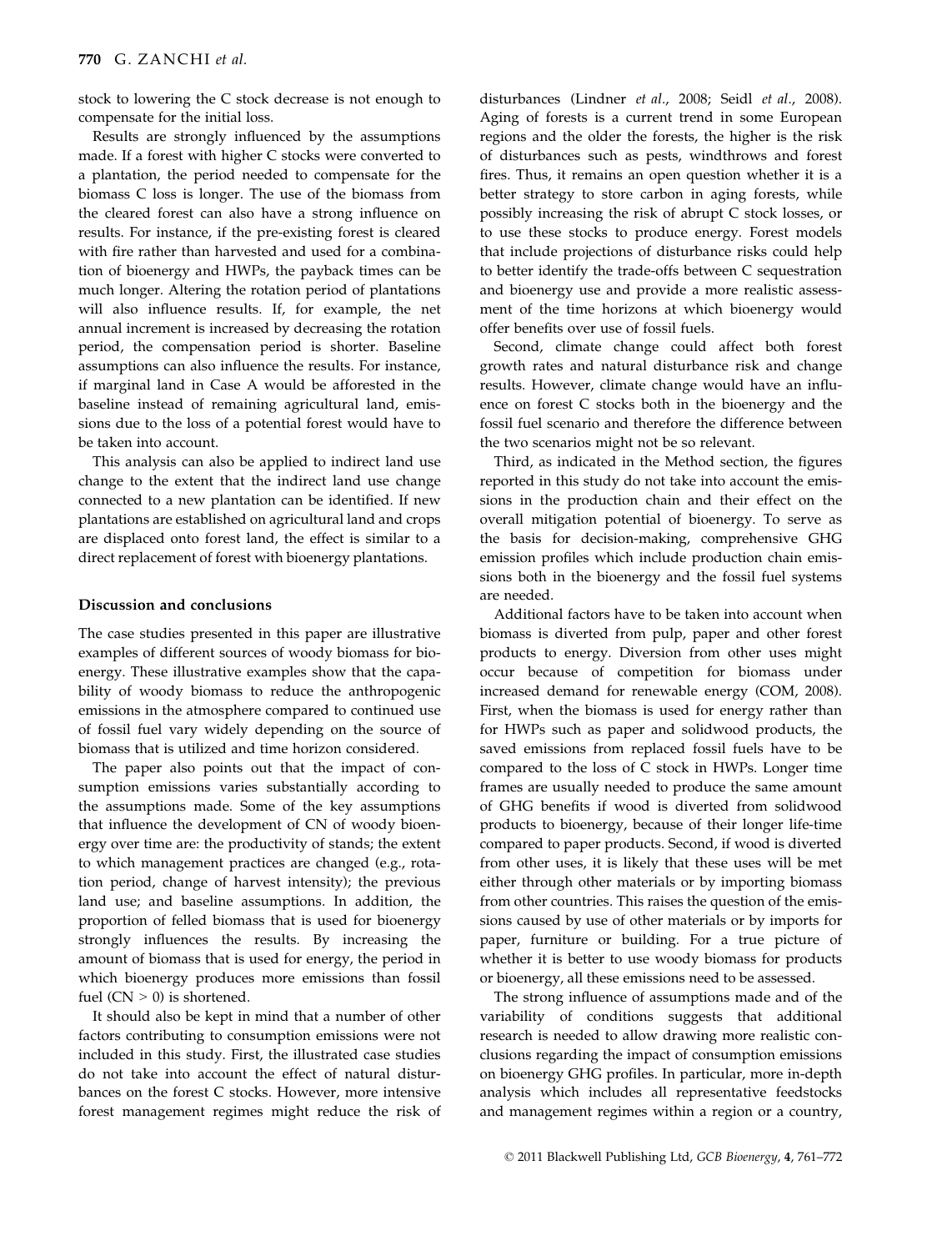natural disturbances and indirect effects on C stocks in other parts of the world is needed. By accounting for these factors, the impact of consumption emissions on the overall GHG profile could be smaller or greater than in the results presented here.

However, in agreement with other recent studies (Walker et al., 2010; Cherubini et al., 2011a; McKechnie et al., 2011; Repo et al., 2011), this study shows that the assumption that bioenergy always results in zero GHG emissions compared to continued use of fossil fuels, that is, that all biomass is carbon neutral, regardless of the time horizon considered is incorrect. Consequently, the current accounting approach in which no emissions are attributed to combustion of biomass is misleading in the context of the target compliance dates. While it is clear that all sources of woody bioenergy from sustainably managed forests will produce emission reductions in the long term, different bioenergy sources have various impacts in the short-medium term. Therefore, some sources of wood for bioenergy might make no contribution to reducing GHG emissions within the time frame of climate mitigation policies, whereas other sources may have this potential. The study shows that the use of forest residues that are easily decomposable can produce GHG benefits from the beginning of their use and that biomass from dedicated plantations that do not cause significant C stock losses through their establishment can be carbon neutral. On the other hand, the risk of short-to-medium term negative impacts is high when additional fellings are extracted to produce bioenergy and the proportion of felled biomass that is used for bioenergy is low, or when conversion of land to bioenergy plantations results in significant losses of C stocks.

The method used in this study allows tracing a time dependent GHG profile of bioenergy that highlights different impacts over time. Such a method provides an instrument to support the energy sources that are the most beneficial for GHG emission reduction according to time-dependent goals.

It is also shown that the concept of sustainable management does not always correspond to a concept of carbon neutrality. Biomass extracted from forests in which harvest is less than the net annual increment can still result in more GHG emissions than an alternative energy source within near-to-medium time horizons.

This study encourages further research to provide improved and comprehensive assessments of the mitigation potential of different bioenergy sources in comparison with continued use of fossil fuels. It also suggests that current accounting systems are not reflecting the impact that woody bioenergy can have on the atmosphere in the short-medium term.

#### Acknowledgements

The authors would like to thank Dr Annette Cowie, for her valuable comments on the paper and Birdlife International for the financial support and their efforts to raise the scientific discussion at a high policy level. This paper and the underlying research were partly funded by two EC projects:

- Bioenergy, sustainability and trade-offs: can we avoid deforestation while promoting bioenergy? EuropeAid/ ENV/2007/143936/TPS.
- Climate Change: Terrestrial Adaptation& Mitigation in Europe (CC-TAME) FP7-ENV-2007-1 Grant #212535.

## Disclaimer

The views expressed herein are those of the authors only. They should in no way be taken to reflect the official opinion of the institutions for which the authors work or organizations with which the authors may be affiliated.

## References

- Cherubini F, Peters GP, Berntsen T, Strømman AH, Hertwich E (2011a) CO<sub>2</sub> emissions from biomass combustion for bioenergy: atmospheric decay and contribution to global warming. GCB Bioenergy, 3, 413–426.
- Cherubini F, Strømman AH, Hertwich E (2011b) Effects of boreal forest management practices on the climate impact of  $CO<sub>2</sub>$  emissions from bioenergy. Ecological Modelling, 223, 59–66.
- COM (2008) Communication From the Commission to the Council and the European Parliament on Innovative and Sustainable Forest-Based Industries in the EU. A contribution to the EU's Growth and Jobs Strategy, Brussels.
- EEA (2006) How Much Bioenergy can Europe Produce Without Harming the Environment? EEA report, N.7/2006, Copenhagen, Denmark.
- Guo LB, Gifford RM (2002) Soil carbon stocks and land use change: a meta-analysis. Global Change Biology, 8, 345–360.
- Hetsch S (2008) Potential Sustainable Wood Supply in Europe. UNECE/FAO Timber Section October 2008, Geneva, Switzerland.
- Lindner M, Green T, Woodall CW, Perry CH, Nabuurs GJ, Sanz MJ (2008) Impacts of forest ecosystem management on greenhouse gas budgets. Forest Ecology and Management, 256, 191–193.
- Lu L, Tanga Y, Xie J, Yuan Y (2009) The role of marginal agricultural land-based mulberry planting in biomass energy production. Renewable Energy, 34, 1789– 1794.
- Mangoyana RB (2009) Bioenergy for sustainable development: An African context. Physics and Chemistry of the Earth, 34, 59–64.
- Mantau U (2010) Wood Resource Balance results is there enough wood for Europe? In: EUwood – Real Potential for Changes in Growth and Use of EU Forests. Final report, Hamburg/Germany, June 2010. Available at: http://ec.europa.eu/ energy/renewables/studies/ (accessed 28 November 2011).
- Marschall J (1975) Hilfstafeln für die Forsteinrichtung. Fünfte Auflage, Österreichischer Agrarverlag, Wien, Austria, 1992.
- McKechnie J, Colombo S, Cheng J, Mabee W, MacLean HL (2011) Forest bioenergy or forest carbon? Assessing trade-offs in greenhouse gas mitigation with woodbased fuels. Environmental Science and Technology, 45, 789–795.
- Moore TR, Trofymow JA, Taylor B et al. (1999) Litter decomposition rates in Canadian forests. Global Change Biology, 5, 75–82.
- Nabuurs GJ, Pussinen A, van Brusselen J, Schelhaas MJ (2006) Future harvesting pressure on European forests. European Journal of Forest Research, 126, 391–400.
- Palosuo T, Wihersaaari M, Liski J (2001) Net greenhouse gas emissions due to energy use of forest residues – impacts of soil carbon balance. In: Woody Biomass as an Energy Source – Challenges in Europe. EFI proceedings n. 39, (eds Pelkonen P, Hakkila P, Karjalainen T, Schlamadinger B), pp. 115–122. Joensuu, Finland.
- Ragwitz M, Schade W, Breitschopf B et al. (2009) EmployRES The Impact of Renewable Energy Policy on Economic Growth and Employment in the European Union. Final